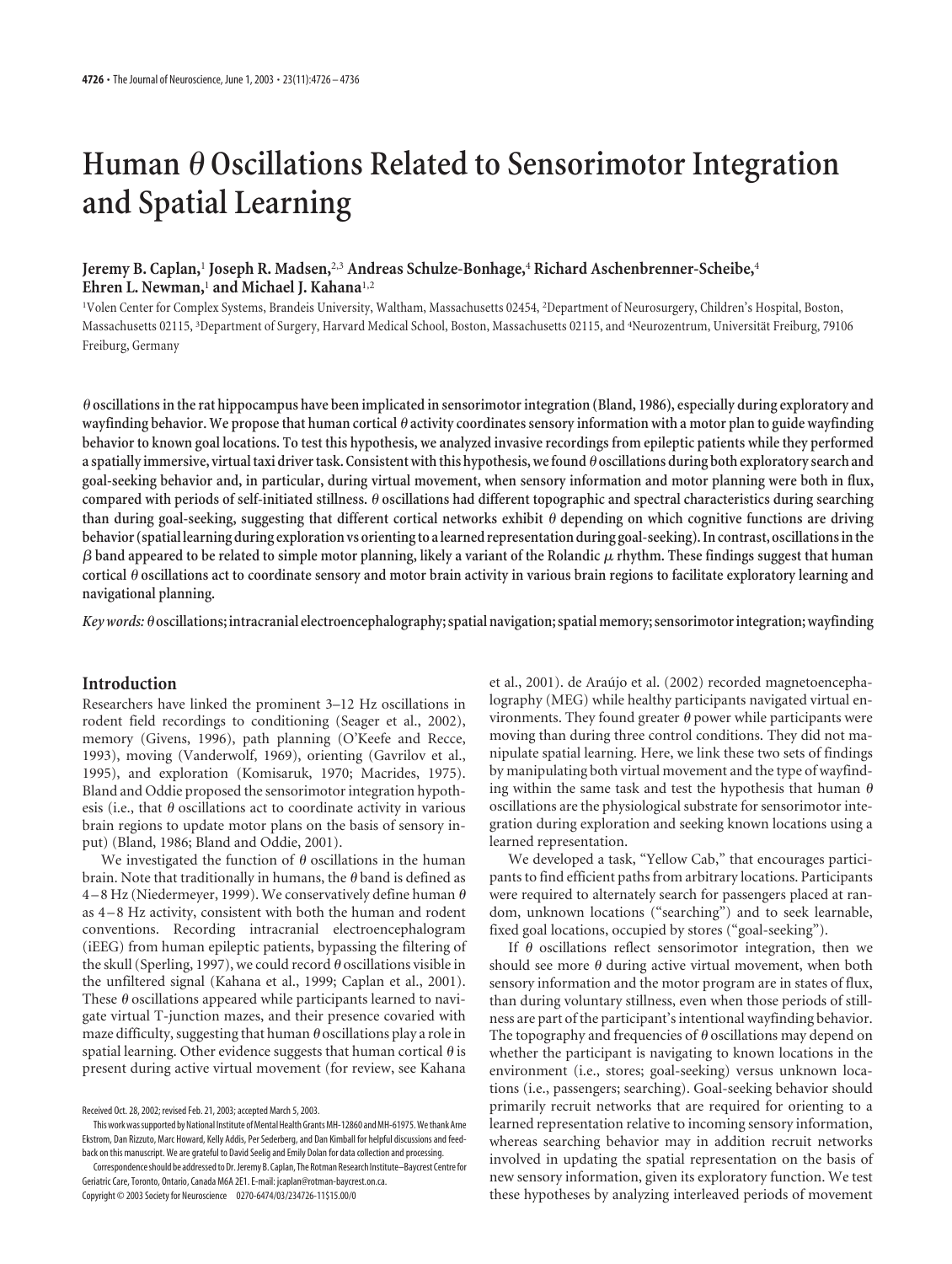versus standing still and searching versus goal-seeking. We compare these findings with the same analyses in the  $\beta$  band (13–30 Hz), a characteristic component of the  $\mu$  rhythm, related to motor planning (Jasper and Andrews, 1938; Niedermeyer, 1999; Klopp et al., 2001). Finally, we show that the  $\theta$  oscillations we observe cannot simply reflect modulations of a resting posterior  $\alpha$  rhythm.

# **Materials and Methods**

# *Participants and recording*

We recorded from 12 patients with medically resistant epilepsy (see Table 1 for demographics). Patients had subdural grids and depth electrodes implanted chronically to localize the seizure focus and to map functional regions to avoid in surgery. Recordings were acquired over 1–2 weeks. By participating in our studies, these patients incurred no additional medical or surgical risk, and informed consent was obtained from the patients and their guardians. The protocol was approved by the Institutional Review Boards at Children's Hospital (Boston, MA) and Neurozentrum, Universität Freiburg (Freiburg, Germany). Signal was sampled at 256 Hz, except for patient 6, who had a 512 Hz sampling rate. Bandpass filter was 0.3–70 Hz for patients at Children's Hospital (BioLogic) and 0.015–120 Hz for patients at Universität Freiburg (DeltaMed). The locations of the electrodes were determined from coregistered computed tomograms and magnetic resonance images by an indirect stereotactic technique (Talairach and Tournoux, 1988) or derived from stereotactic implantation (Freiburg). Electrodes overlying regions of known lesions or seizure onset zones or showing interictal spikes or sharp waves were excluded from analysis. Recordings at Children's Hospital were referred to a physically linked set of scalp electrodes. Recordings at Universität Freiburg were referred to an intracranial contact during acquisition and analyzed relative to a reference signal computed from an average of intracranial electrodes, excluding sites overlying seizure-onset zones or showing interictal artifacts.

Figure 1 shows the locations of all recording sites sampled, both included and excluded from analyses. Additionally, while participants 4, 6, and 8–11 had hippocampal as well as cortical recordings, the number of such sites was not large enough to enable us to make statements about oscillatory activity in the hippocampus. Therefore, we report findings from cortical recording sites only.

## *Task and procedure*

*Construction of virtual towns.* The virtual towns were laid out on a  $3 \times 3$ regular grid of roads, surrounded by an outer wall. The regularity of the layout facilitated automatic generation of the towns, randomizing the sets of stores and buildings and their locations in each town. Defining the width of a road as one unit (IU) in the virtual world, the size of the entire environment was  $10 \times 10$  U. Of the 100 total square units, 36 square units consisted of nine equally sized blocks, each containing one structure (building or store). Blocks were separated from each other and

#### Caplan et al. •  $\theta$ , Integration, and Spatial Learning **and Spatial Learning**  $J$ . Neurosci., June 1, 2003 • 23(11):4726 – 4736 • **4727**

the outer wall by roads. Environments had six buildings and three stores (Fig. 2*b*).

Each building occupied  $\sim$  1 square unit centered within a block. Buildings could vary slightly in the area of their base and substantially in their height. Each building had a unique façade mapped onto all four walls and a lawn separating the building from the road (Fig. 2*a*). These nontarget structures provided a rich visual context for the virtual towns. The stores were of uniform shape and size, with a single storefront image mapped onto all four sides. Each store occupied a  $0.7 \times 0.7 \times 0.35$  U rectangular cube centered on each block. Unlike buildings, stores were not surrounded by a lawn but by paved roads that allowed participants to drive up to the storefronts.

The outer boundary of the environment had the image of a stone wall mapped along its length. No other heterogeneous visual information could be seen beyond this boundary.

*Navigation.* The virtual taxi allowed participants to navigate from a first-person point of view at an eye height of 0.1 U. The field of view was set to 56  $\times$  44° in 640  $\times$  480 mode. Participants used the four arrow keys on a standard keyboard to navigate. They could not make arcing turns; if more than one key was pressed, only the most recent key press would apply, and a key had to be released before it could be used again. The turning rate was 20°/sec such that it would take 18 sec to complete a full rotation. The walking speed was set to 1.17 U/sec. The view was refreshed every 30 msec. Pick up or delivery of passengers occurred when the participant came within 0.20 U of the passenger or the storefront, respectively.

During searching, a single would-be passenger was placed in the environment. On each delivery, the location of the next passenger was chosen randomly. When the passenger was picked up (by driving up to the passenger), a text screen appeared, instructing the participant to find a specific target store for a virtual fare. Participants pressed the "Enter" key; this was followed by a timed text screen reiterating the instructions to seek the target store. The text screen was displayed for 2 sec, after which participants were returned to the virtual town. The timed text screen was included to have a consistent, interleaved control task (reading control phase) to contrast with navigation. Because the forms of the text screens were constant throughout the task, the reading task may be more akin to a rest condition than to an actual reading task.

As soon as the passenger was delivered, another text screen was displayed, indicating success and instructing the participant to look for another passenger. Again, when participants pressed the Enter key, a 2 sec, timed text screen appeared, reiterating the instructions to search for a passenger, representing more reading control time. Participants were rewarded \$50 virtual cash for each delivery and were docked \$1 for every 10 sec spent moving, turning, or standing still, but there was a restriction that a maximum of \$1 could be docked for any continuous period of standing still. Their earnings were continuously displayed in the top right corner of the screen. At the top left, a short description of their current

#### **Table 1. Patient demographics**

| Patient | Age | Sex    | Number of sites | Number excluded | Type     | Resection                                | Hospital |
|---------|-----|--------|-----------------|-----------------|----------|------------------------------------------|----------|
|         | 15  | Male   | 111             | 11              | Subdural | Anterior frontal                         | R        |
|         | 18  | Male   | 64              | 16              | Subdural | Left temporal                            |          |
|         |     |        |                 |                 |          | Left amygdala/Left anterior hippocam-    |          |
|         | 14  | Female | 64              | 10              | Subdural | pus                                      |          |
|         | 15  | Male   | 68              | 16              | Both     | Left temporal                            |          |
|         | 15  | Male   | 120             | 28              | Subdural | Right frontal/temporal                   |          |
|         | 42  | Female | 49              | 19              | Both     | Right temporal                           |          |
|         | 28  | Male   | 66              | 11              | Both     | Right inferior frontal/anterior temporal |          |
|         | 33  | Male   | 81              | 38              | Both     | Right posterior temporal/occipital       |          |
|         | 32  | Female | 60              | 23              | Both     | Left temporal/occipital                  |          |
| 10      | 22  | Male   | 27              | 19              | Both     | Right hippocampus                        |          |
| 11      | 29  | Male   | 34              | 22              | Both     | <b>Right frontal</b>                     |          |
| 12      | 25  | Male   | 78              | 33              | Both     | None <sup>a</sup>                        |          |

Number of sites, Total number of cortical electrode contacts. Number excluded, Total number of recording sites excluded from analyses because of epilepsy-related pathology. Type, Type, Type of electrodes placed; Subdural, strips; Both, both subdural and depth electrodes; B, Children's Hospital (Boston); F, Neurozentrum (Freiburg).

*a* Participant 12 had no resection, but seizure onset and interictal activity were seen broadly, centered around the right Sylvian fissure.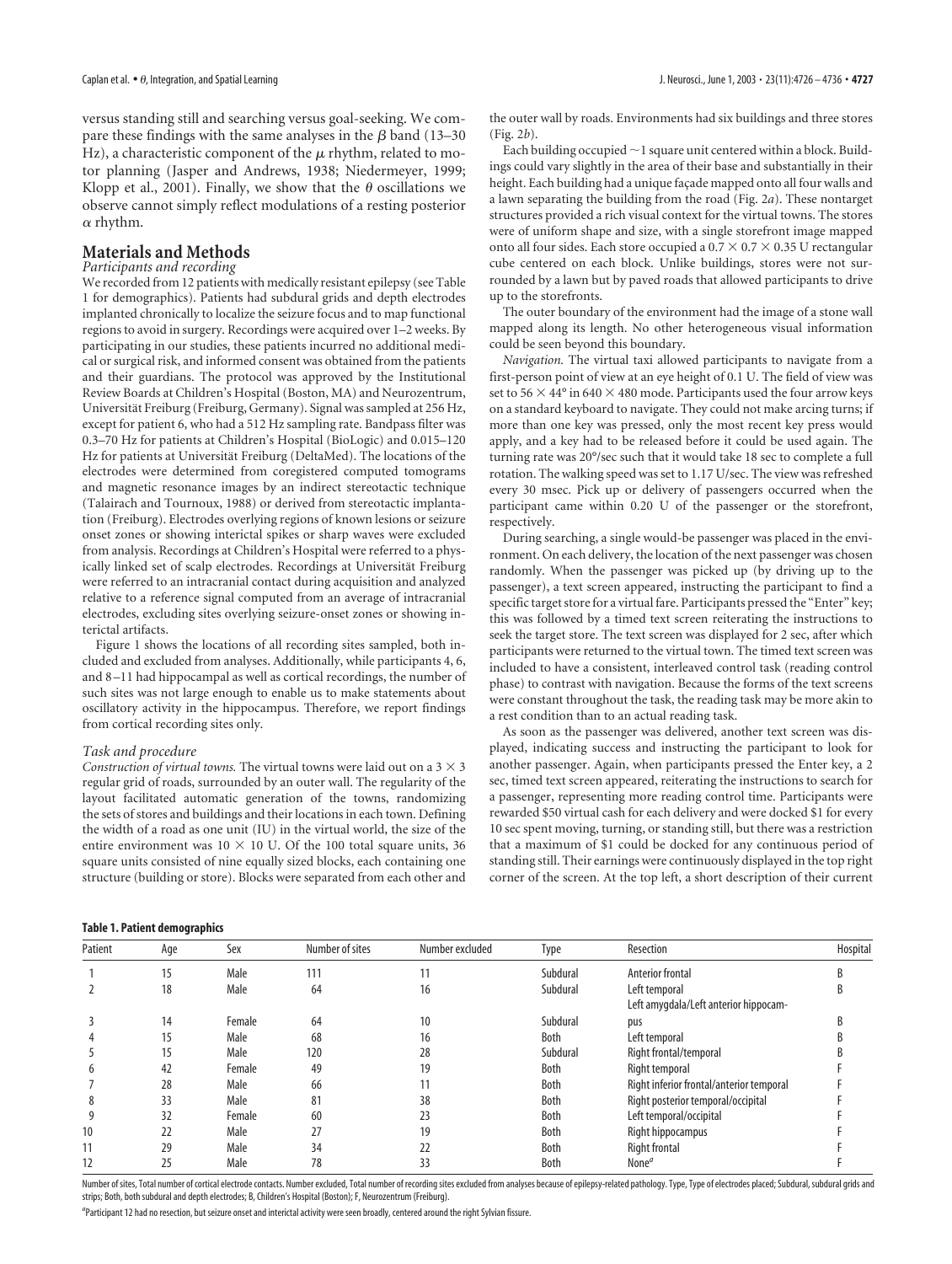

Figure 1. Locations of recordings sites across all 12 participants. These topographic maps show electrode locations on four views of a standard brain. Top left, Right lateral view. Top right, Left lateral view. Bottom left, Inferior view. Bottom right, Mid-axial/hippocampal view. Different shapes denote locations in different participants. Unfilled sites were excluded from our analyses; filled sites were included (see Materials and Methods).

goal was shown (e.g., "Find a passenger" or "Find the Java Zone"). This prevented participants from forgetting their current goal.

*Procedure.* Participants navigated in two distinct virtual towns. Before beginning the test environments, participants completed two different practice tasks. In the first task, participants delivered four passengers, one to each of four stores, in an open-field, practice environment. This practice environment was a  $3 \times 3$  grid with four stores, one in each corner block. These stores were not used in the main task. The other blocks were covered with grass, which restricted movement to the paved areas without obstructing the participants' view. Navigating this practice environment familiarized participants with the controls of the taxi and with the method for picking up and delivering passengers.

In the second practice task, participants viewed the images of all six storefronts that would be encountered later in both towns. Below each image, the name of the store was displayed; these names were later used by passengers to indicate where they wanted to go. Participants looked at each picture and read its name aloud. The list was presented once in a random order and read at a self-paced rate. Then, the list was presented 10 times, each time in a new random order, at 2 sec per storefront and a 1 sec interstimulus interval. This practice task was designed to familiarize participants with the appearance of the stores before entering the towns. This task was repeated, with a new random presentation order, before navigating each environment.

Two towns were generated automatically for each participant, randomizing the sets of stores and buildings used, and their locations. To complete each environment, participants delivered 21 passengers, seven to each of the three stores. Before each test environment, participants repeated the second practice task (viewing and naming store fronts), but only performed the practice environment once, at the beginning of testing. Participants performed 21 deliveries in the first town, 21 deliveries in the second town, and, finally, were returned to the first town for 21 new randomized deliveries.

We recorded time-stamps for all key presses and stimulus presentation times, allowing us to recreate the sequence of events within the testing session.

#### *Measuring learning*

Learning was assessed by computing excess path length as a function of number of deliveries within a novel town. Excess path length was defined as the traveled path length minus the actual distance from start to finish, where the actual distance is approximated as the city-block distance  $(\Delta X + \Delta Y)$ , and should decrease as participants find more efficient routes to goal locations.

#### *Detecting oscillatory episodes*

We used the oscillatory episode detection technique developed in previous work (Caplan et al., 2001). This method enables us to identify epochs of iEEG signal that exhibit high-power rhythmic activity at a particular frequency, lasting a few cycles, while excluding the estimated noise spectrum. An oscillatory episode at a particular frequency, *f* \* is defined as an epoch longer than a duration threshold,  $D_T$  (in number of cycles), during which power at frequency  $f^*$  exceeded a power threshold,  $P_T$ . The two threshold parameters were chosen as follows: (1) We wavelet transformed the raw traces [Morlet wavelet, window  $=$  six cycles (Grossmann and Morlet, 1985)] at 24 logarithmically spaced frequencies in the range of 1–54 Hz. This gave us wavelet power as a function of time at each frequency of interest. (2) We selected  $P<sub>T</sub>$  separately for each frequency at each recording site. We assumed that the background spectrum was "colored noise" with the form  $Af^{-\alpha}$ . We estimated this background spectrum by fitting the observed spectrum for each electrode by computing a linear regression in log–log units. Because the wavelet power values are expected to be distributed like  $\chi^2(2)$  (Percival and Walden, 1993), the estimated background power at frequency  $f^*$  would be the mean of that  $\chi^2(2)$  distribution. We extrapolated to the 95th percentile of the fit distribution, and this was used as the threshold,  $P_T(f^*)$  function, excluding  $\sim$  95% of the estimated background signal. (3)  $D_{\rm T}$  at frequency  $f^\star$  was set

to three cycles (i.e.,3  $\frac{1}{\epsilon}$  $\widehat{f^{\ast}}$ ) to eliminate artifacts and physiological signatures that were nonrhythmic. Both threshold values (95th percentile power threshold and three cycle duration threshold) were equal to those



Figure 2. *a*, Sample screen shot from a first-person perspective. Participants viewed the environment in color. The road is textured gray, and grass is textured green, elevated from the road with a curb. A store (the "Java Zone") is visible on the left, and other (non-store) buildings are also visible. The stone-textured wall that surrounds the town is visible in the distance. The participant's goal is indicated in the top left corner, and the score is indicated in the top right corner. *b*, A blueprint of a sample environment layout (never seen by the participants). Note that there are three store blocks (light squares) and six building blocks (dark, unlabeled squares). The dark outline denotes the city wall.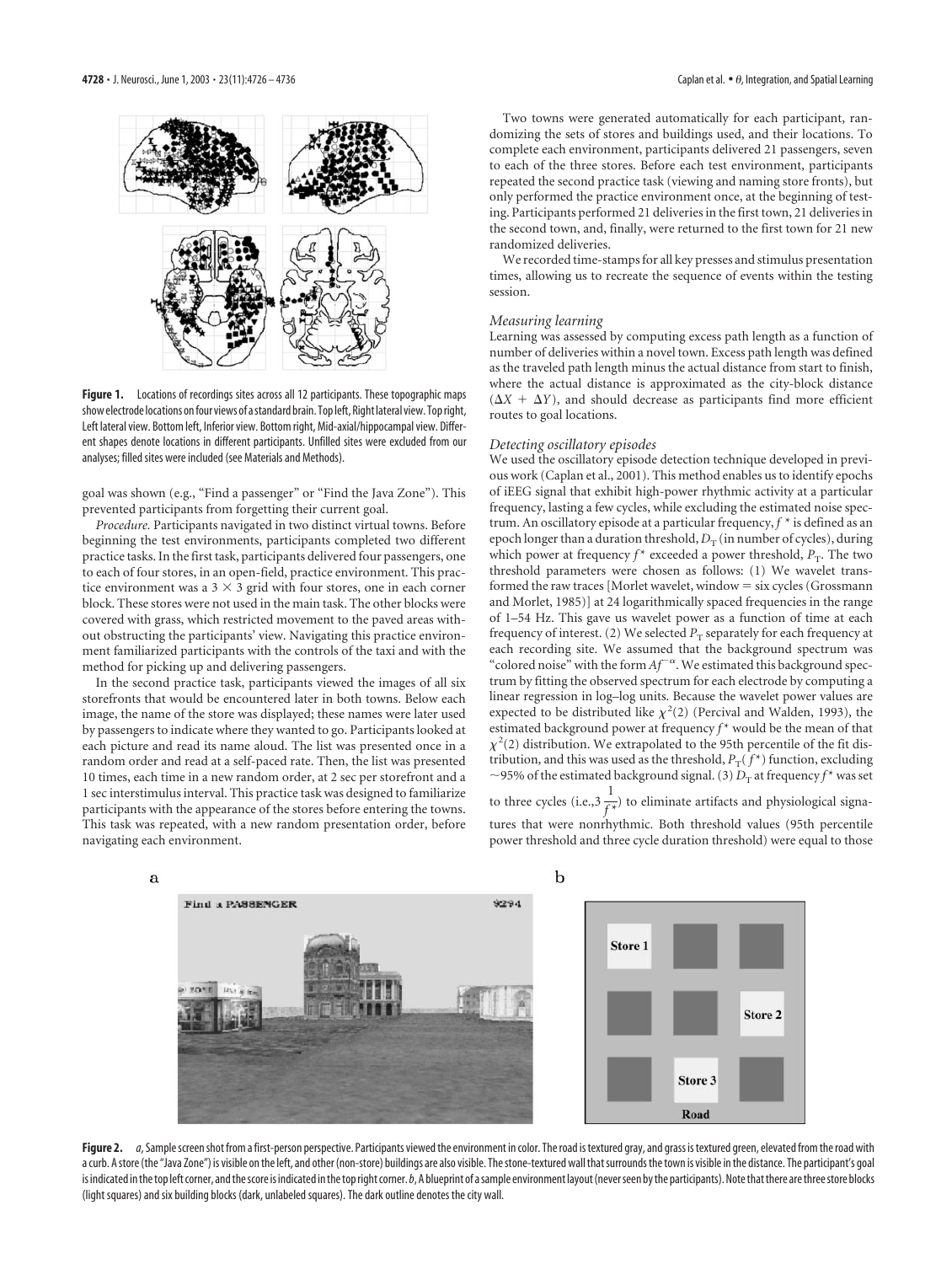used in previous work, in which we also found the qualitative nature of our results to be relatively insensitive to the precise choice of thresholds (Caplan et al., 2001). Finally,  $P_{\text{episode}}(f)$ , or percentage of time in episodes, was defined as the total amount of a time segment during which episodes occurred at frequency *f* divided by the total time in the segment of interest.

In subsequent analyses, we considered the 2–45 Hz range, excluding the frequencies at the ends of the spectrum. This was done to keep clear of the bandpass filtering of the amplifiers at the low-frequency end and to avoid contamination by the line noise artifact at the high end (60 Hz for Boston recordings; 50 Hz for Freiburg recordings).

To determine whether the sets of electrodes/frequencies in two analyses were similar or different, we correlated *z*-transformed test statistics (*z*-transformed Mann–Whitney *U* or *t* values) across electrodes and frequencies showing at least one effect to a liberal significance criterion. The significance criterion was selected to fix the type I error level across participants and to yield enough data to compute a reliable correlation. Therefore, the *p* value threshold was set to give a type I error of 0.5 comparison. If the correlation is significantly positive, this indicates that the two effects show the same topographic/spectral characteristics. If the correlation is significantly negative, this indicates that the two effects are anticorrelated or are significant at distinct sites and frequencies. If the correlation is nonsignificant, then we fail to reject the hypothesis that the two effects are independent.

#### *Mapping the rhythm*

To induce resting posterior  $\alpha$  activity, a computer-driven program played the recorded instructions to the participants to close their eyes for 5 sec and then open them for 5 sec, alternately for five repetitions.

Power at each frequency was computed using the same set of wavelets used in the task analyses. At each frequency, the sets of power values during eyes-closed periods and eyes-open periods were log-transformed and then compared using a two-tailed *t* test, accounting for the reduced degrees of freedom because of overlapping wavelets (Plett, 2000). Oscillatory episode detection was not used because that would yield only 5  $P_{\text{episode}}(f)$  values for each condition, too weak to perform a reasonable *t* test.

## **Results**

#### **Oscillations related to virtual movement**

We asked whether any sites exhibited significantly heightened levels of  $\theta$  oscillations during navigation (moving forward, turning left, and turning right) relative to the reading control phase ( $p < 0.00001$ ; two-tailed Mann–Whitney *U* test). The total time analyzed during reading, moving while searching, and moving while goal-seeking was  $535 \pm 23$ ,  $2072 \pm 101$ , and  $1060 \pm 76$  sec, respectively (mean  $\pm$  SEM across participants). The average time spent continuously in these three types of behavior was 2.00  $\pm$ 0.00, 2.02  $\pm$  1.16, and 1.92  $\pm$  0.15 sec, respectively. Indeed, 276 of the 584 sites had significant increases in  $P_{\text{episode}}(f)$  in at least one sampled frequency within the  $\theta$  band during searching. During goal-seeking, 338 sites exhibited movement-related  $\theta$ . In contrast, far fewer showed the reverse effect (21 sites for searching vs reading; 19 sites for goal-seeking vs reading). This confirmed that  $\theta$  oscillations were more prevalent during virtual movement than during a non-navigation control. However, these oscillations could have been related to being in the virtual town, or to virtual movement in particular, as predicted by the sensorimotor integration hypothesis.

To answer this question, we examined whether oscillations were more prevalent while the participant was moving in the virtual town relative to remaining "stationary." Periods of stillness, like periods of virtual movement, were under the participant's voluntary control. The total time analyzed during stillness while searching and goal-seeking was  $277 \pm 82$  and  $187 \pm 55$  sec, respectively (mean  $\pm$  SEM). Mean time spent continuously stationary during searching and goal-seeking was  $0.74 \pm 0.08$  and

 $0.87 \pm 0.10$  sec, respectively. Figure 3*a* shows a sample raw trace suggesting that  $\theta$  oscillations are related to virtual movement. The average wavelet power spectrum (Fig. 3*b*) at this example site does not show an obvious peak in the  $\theta$  band but does show differences between epochs of moving versus stillness that would be consistent with movement-related  $\theta$ . When we apply the oscillatory episode detection algorithm and plot the percentage of time occupied by oscillatory episodes,  $P_{\text{episode}}(f)$  as a function of behavior (Fig. 3*c*), the effect is much more apparent. The colored noise spectrum  $[P(f) = Af^{-\alpha}]$ , in which lower frequencies tend to have higher amplitudes than higher frequencies, has been accounted for, putting all frequencies on an equal footing. In addition to removing the bias across frequency, clear peaks can now be seen in the  $\theta$  band (4–8 Hz) and  $\beta$  band (13–30 Hz). This suggests that the power spectrum was sensitive to signal other than contiguous runs of heightened power at a given frequency (e.g., nonoscillatory evoked potentials, spikes, and sharp waves, etc.). By removing a large portion of this nonoscillatory signal, one can analyze the oscillations more directly. Third, the  $P_{\text{episode}}(f)$  plots show a clear difference between moving and stillness at this site. We next tested for this pattern at all recording sites.

We computed  $P_{\text{episode}}(f)$  for each searching and goal-seeking path (from starting point to destination) across all continuous epochs of a particular type of behavior*<sup>a</sup>* (moving forward, turning left, turning right, or standing still), including only epochs of duration 0.5–30 sec, and compared the  $P_{\text{episode}}(f)$  for movement versus standing still.

Many recording sites showed more  $\theta$  oscillations related to virtual movement, during both searching (Fig. 4*a*; 278 sites) and goal-seeking (Fig. 4*b*; 87 sites) phases (two-tailed Mann–Whitney *U* test;  $p < 0.0001$ ). The effect is widespread, including bilaterally in the peri-Rolandic region and the temporal lobes. In the case of goal-seeking, the effect is asymmetric, with more movementrelated  $\theta$  appearing in the right hemisphere, and notably less movement-related  $\theta$  in dorsal regions. The movement-related  $\theta$ effect in both searching and goal-seeking is strikingly unidirectional, with only one site showing more  $\theta$  oscillations during standing still.

In addition to this effect being present in the  $\theta$  band, it also showed significance at other frequencies, especially in the  $\beta$  band. Figure 5 shows the locations of sites showing movement-related  $\beta$  oscillations during searching (*a*; 290 sites) and goal-seeking (*b*; 123 sites), as well as the  $P_{\text{epsilon}}(f)$  plot for an example electrode showing the effect in the  $\beta$  band (*c*). Movement-related  $\beta$  oscillations are found in widespread regions, but the effect is strongest in the peri-Rolandic region, supporting the notion that this signal related to the Rolandic motor  $\mu$  rhythm (Jasper and Andrews, 1938; Niedermeyer, 1999; Klopp et al., 2001). Its presence at ventral sites, however, suggests that movement-related  $\beta$  activity may not be exclusively related to Rolandic  $\mu$  rhythm.

Figure 6 shows the same for the  $\gamma$  band (searching, 54 sites; goal-seeking, 20 sites). The  $\gamma$  activity dominates neither the average spectrum nor the  $P_{\text{enisode}}(f)$  plots. Although the overall percentage of task time occupied by  $\gamma$  oscillations is small, these scarce oscillations nonetheless are significantly modulated by movement versus standing still (Fig. 6), which is reminiscent of the low levels of  $\gamma$  activity found during virtual maze navigation

*<sup>a</sup>* We initially analyzed oscillatory activity as a function of three distinct types of movement separately (moving forward, turning left, and turning right) against standing still. We performed these analyses both during searching and during goal-seeking. The sets of electrodes/frequencies showing movement-related oscillations were highly consistent across the three types of behavior. Therefore, for all analyses of movement, we collapse across moving forward, turning left, and turning right.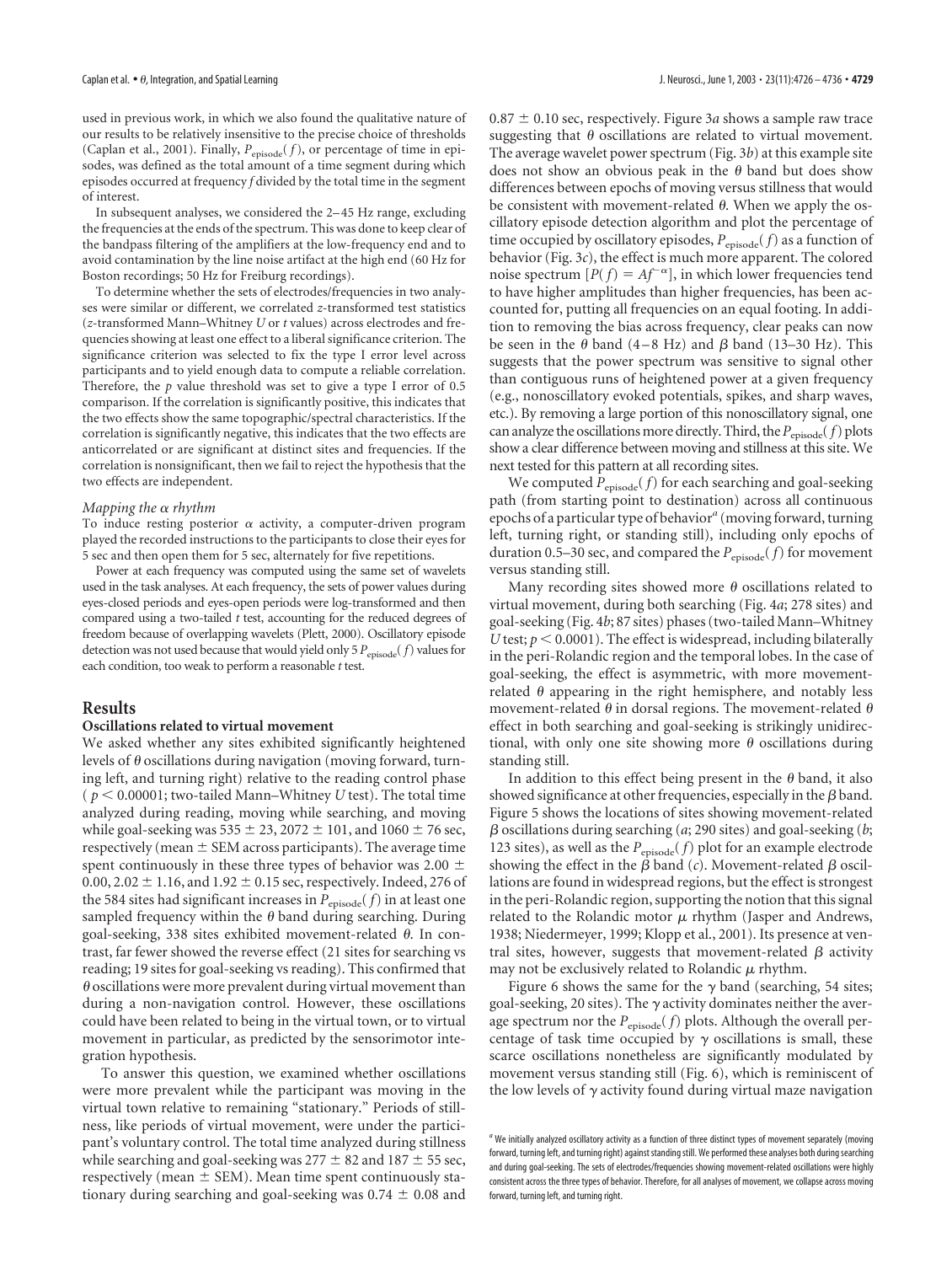that nonetheless correlated significantly with a measure of degree of learning [Caplan et al. (2001), their Fig. 12]. Movement-related  $\gamma$  appeared primarily in the peri-Rolandic region. This may be a higher-frequency component of the Rolandic  $\mu$  rhythm (Jasper and Andrews, 1938; Niedermeyer, 1999). However, its presence at ventral temporal and frontal sites suggests that  $\gamma$  oscillations could be involved in the memory-related aspects of the task, perhaps in activating object representations (Tallon-Baudry et al., 1996, 1999; Rodriguez et al., 1999; Howard et al., 2003). At all frequencies, it was rare for a site to show more oscillations during standing still than during virtual movement.

### **Comparing movement-related oscillations in searching and goal-seeking**

The previous analyses revealed movement-related  $\theta$  oscillation, supporting the sensorimotor integration hypothesis. A more complete analysis of the data revealed movement-related oscillations at a broad range of frequencies, including fast ( $>$ 30 Hz)  $\gamma$  oscillations. Do these effects

found during searching and goal-seeking reflect the same underlying phenomenon or distinct oscillating networks? Although the effect is stronger during searching, as evidenced by the greater number of sites showing the effect, it is still possible that oscillations at those frequencies and sites that correlated with movement during searching were generally the same as those that correlated with movement during goal-seeking, but with slightly different significance values.

First, we tested whether searching and goal-seeking represented different modes of learning. We tested whether the 12 participants could find shorter paths with increasing experience, reducing their excess path length (see Materials and Methods).



**Figure 3.** *a*, A sample intracranial EEG trace. Letters indicate the participant's keystrokes (F, up arrow; L, left arrow; |, released a key).*b*, Wavelet power spectrum averaged across searching paths while virtually moving (solid plot) or standing still (dashed plot). *c*, *P*<sub>episode</sub>(*f*) for searching paths while moving and standing still. Error bars denote SEM. All three plots are taken from participant 2, left inferior temporal gyrus [Talairach coordinates (left–right, anterior–posterior, inferior–superior) =  $-22$ , 40,  $-16$  mml.

During goal-seeking, excess path length decreased significantly from the first set of three deliveries to the last nine deliveries within town B and the first session in town A ( $t_{(11)} = 4.51$ ;  $p <$ 0.001), indicating that participants learned more efficient paths with experience in the town. In contrast, during searching, participants' excess path length did not change significantly from the first three searches to that last nine  $(t<sub>(11)</sub> = -0.41; NS)$ . This pattern did not change when we used Euclidean distance instead of city-block distance as the measure of actual distance (goalseeking:  $t_{(11)} = 4.66$ ,  $p < 0.001$ ; searching:  $t_{(11)} = -0.42$ ; NS). This suggests that our participants learned a spatial representation of the layouts of the towns and were able to use this infor-



**Figure 4.** Movement-related  $\theta$  oscillations. Dark-filled shapes denote sites showing more  $\theta$  (4 – 8 Hz) during movement than when standing still (two-tailed Mann–Whitney U test;  $p$  < 0.0001) while searching (*a*) or while goal-seeking (*b*). Light-filled shapes showed the opposite pattern. Unfilled shapes denote sites included in the analyses that failed to reach significance. Estimated type I error rate  $= 0.29$  sites.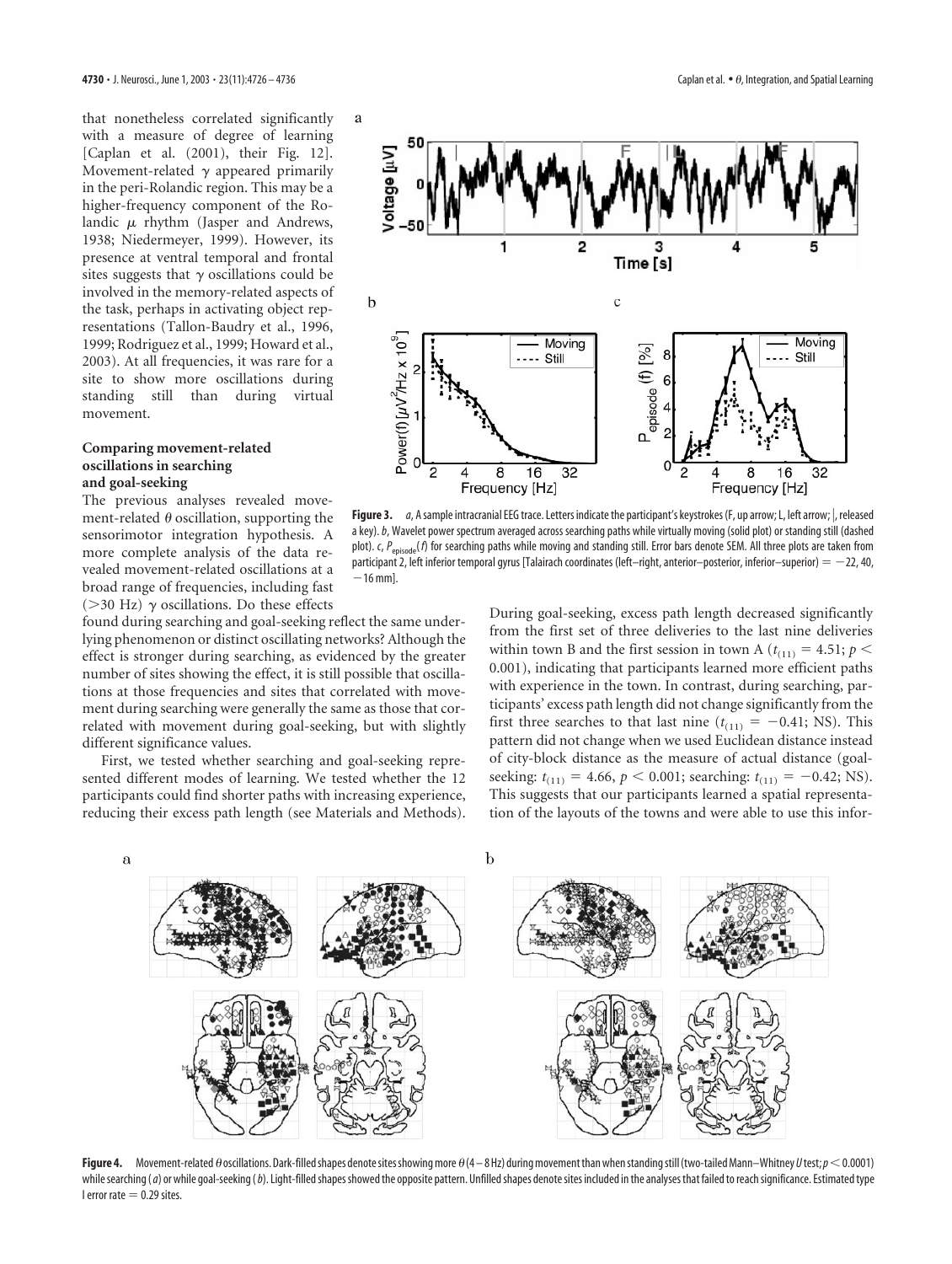

Figure 5. Movement-related  $\beta$  oscillations during searching (*a*) and goal-seeking (*b*). Dark-filled shapes denote sites showing more oscillations in the 13–30 Hz band during movement than when standing still (two-tailed Mann-Whitney *U* test;  $p < 0.0001$ ). Light-filled shapes denote sites showing the opposite pattern. Unfilled shapes denote sites that did not show a significant effect. Estimated type I error rate = 0.29 sites. *c*, *P*<sub>episode</sub>(*f*) as a function of behavior during goal-seeking for an example site showing the effect [participant 6, Talairach coordinates (left–right, anterior–posterior, inferior–superior) =  $52, -21, 52$  mm]. Error bars denote SEM.

mation to find more efficient paths in goal-seeking but not in searching. Do these different types of wayfinding recruit different patterns of oscillations?

It is important to distinguish two hypotheses. The first hypothesis is that these oscillations are simply involved in virtual movement or key pressing. According to this hypothesis, the effect sizes should covary significantly positively across brain regions and frequencies between the searching and goal-seeking. The second hypothesis is that these oscillations are involved in spatial learning during exploration on the one hand (primarily during searching) and navigational planning on the other (primarily during goal-seeking). Thus, different sites and frequencies should be implicated in searching versus goal-seeking. In this case, the effect sizes should be independent or even anticorrelated between the searching and goal-seeking behavior.

We hypothesized that  $\theta$  oscillations should be modulated by type of search, if they are involved in both spatial learning and navigational planning. For comparison, we hypothesized that oscillations in the  $\beta$  band are involved in simple motor planning of the participants' key presses (Niedermeyer, 1999; Klopp et al., 2001). In this case, although the overall amount of motor planning may vary between searching and goal-seeking, we expect that the topographic and spectral characteristics should be the same, supporting the first hypothesis in the  $\beta$  band.

Visually comparing topography of movement-related  $\theta$  in searching (Fig. 4*a*) and in goal-seeking (Fig. 4*b*) suggests that the two patterns differ substantially, especially in the peri-Rolandic region. We wanted to test for this difference quantitatively. Caplan et al. (2000) demonstrated that when analyzing significant thresholded data, a thresholding artifact could produce apparent differences in the patterns. They found that with a conservative significance threshold, a standard  $\chi^2$  test found the patterns of  $\theta$  oscillations to be significantly different between study and test trials of a maze navigation task, but when thresholding more liberally, the patterns overlapped considerably. A conservative threshold reveals only the very most significant values, so which specific statistical comparisons pass a conservative threshold may be primarily determined by noise. To avoid such a



Figure 6. Movement-related  $\gamma$  oscillations during searching (*a*) and goal-seeking (*b*). Dark-filled shapes denote sites showing more oscillations in the 31–45 Hz band during movement than when standing still (two-tailed Mann-Whitney *U* test;  $p < 0.0001$ ). Light-filled shapes denote sites showing the opposite pattern. Unfilled shapes denote sites that did not show a significant effect. Estimated type I error rate = 0.18 sites. *c*, P<sub>episode</sub>(*f*) as a function of behavior during searching for an example site showing the effect [participant 1, Talairach coordinates (left–right, anterior– posterior, inferior–superior)  $=$   $-38.2$ , 52.9,  $-20.3$  mm]. Error bars denote SEM.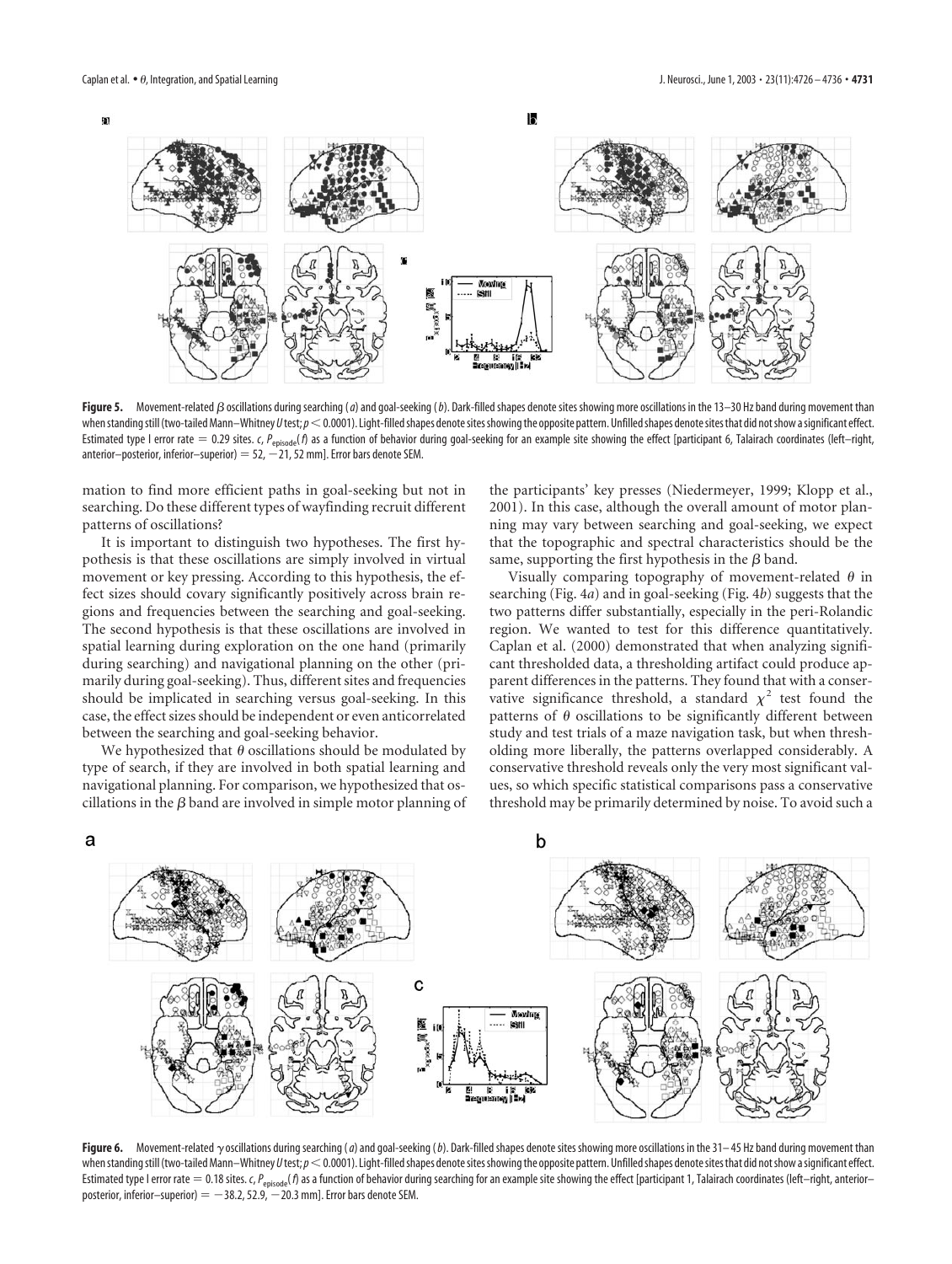**Table 2. Correlation between movement-related oscillations during searching and** goal-seeking in the  $\boldsymbol{\theta}$  and  $\boldsymbol{\beta}$  bands

| Participant | $\theta$ band    | $\beta$ band     |
|-------------|------------------|------------------|
|             | $-0.28(267)$ *** | $0.31(295)$ ***  |
| 2           | 0.02(199)        | $0.21(206)$ **   |
| 3           | $0.18(228)$ **   | $0.61(64)$ ***   |
| 4           | $-0.10(39)$      |                  |
| 5           | $0.24(251)$ ***  | $0.39(191)$ ***  |
| 6           |                  | $0.78(71)$ ***   |
|             | $0.21(113)*$     | $0.41(138)$ ***  |
| 8           | 0.13(90)         | 0.05(124)        |
| 9           | $0.44(90)$ ***   | $0.77(100)$ ***  |
| 10          | 0.30(36)         | $0.48(31)$ **    |
| 11          | 0.04(50)         | $0.59(62)$ ***   |
| 12          | 0.04(171)        | $0.16(171)$ *    |
| Composite   | $0.07(1559)$ **  | $0.38(1474)$ *** |

Degrees of freedom are shown in parentheses. Each correlation was computed on the*z*-transformed test statistics across all recording sites and sampled frequencies in the  $\theta$  band (4  $-$  8 Hz) or  $\beta$  band (13–30 Hz), given that at least one effect exceeded a significance threshold (see Materials and Methods). Missing data reflect insufficient statistical power to compute a reliable correlation (df, <10). The final row (Composite) shows correlations when combining data from all participants.

 $**p* < 0.05; ***p* < 0.01; ****p* < 0.001.$ 

thresholding artifact, we noted that if the patterns are the same but experience some noise, then the statistical tests will be highly correlated across recording sites and frequencies; if the test for movement-related  $\theta$  at a given frequency and electrode is strong during searching, we predict that it should also be strong during goal-seeking (at that same frequency and electrode). If the patterns are distinct, then knowing the strength of the effect at an electrode/frequency during searching should give no information about the significance during goal-seeking. In this case of independence, the correlation between the two patterns should be nonsignificant.

Table 2 shows the correlation values that test these hypotheses. As predicted, the set of sites/frequencies showing movementrelated  $\beta$  oscillations during searching was highly similar to the set of sites/frequencies showing the effect in goal-seeking, for 10 of the 12 participants. Collapsing across all participants confirmed this result; the correlation is positive and highly significant:  $r_{(1428)} = 0.39; p < 0.0001$ .

However, in the  $\theta$  band, we obtained mixed results. For participant 1, the two effects were anticorrelated. Because the movement-related  $\theta$  was predominantly unidirectional for both searching and goal-seeking, this finding indicates that movement-related  $\theta$  oscillations appeared at distinct sites/frequencies in searching rather than in goal-seeking. For participants 3, 5, 7, and 9, the effects covaried significantly in the positive direction, suggesting that the same sites/frequencies were showing movement-related oscillations during searching as during goal-seeking. For participants 2, 4, 8, 11, and 12 the effects failed to show a significant correlation, despite having substantial data, suggesting that for these participants, the effects were independent. Participant 6 did not have enough data to compute a reliable correlation. This variability could be partly attributable to differences in brain region sampling and partly caused by differences in the participants' strategies. Collapsing across all sites from all participants, the correlation in the  $\theta$  band is quite small:  $r_{(1504)} = 0.07; p < 0.01$ . This suggests that at least a good portion of human cortical  $\theta$  oscillations during virtual movement are not simply related to movement per se but may be present during specific aspects of search/seeking behavior, depending on brain region and frequency.

Although the topographic/spectral pattern characterizing





**Figure 7.** Type of search modulates oscillatory activity. *a*, Given that a site showed movement-related  $\theta$  oscillations (4 – 8 Hz) during both searching and goal-seeking (  $p<$  0.1), dark-filled shapes denote sites that showed higher levels of  $\theta$  during searching than during goal-seeking ( $p < 0.01$ ); light-filled shapes denote sites that showed the reverse effect. Estimated type I error rate  $= 12$  sites. *b*,  $P_{\text{episode}}(f)$  plot for searching (dashed plot) and goalseeking (solid plot) for a site that showed this effect [participant 5, right fusiform gyrus, Talairach coordinates (left-right, anterior-posterior, inferior-superior) = 20,  $-52$ ,  $-8$  mm].

movement-related  $\theta$  during searching is distinct from the pattern obtained during goal-seeking, some sites do show both effects within the  $\theta$  band. We asked whether oscillations at these sites were more prevalent during searching or goal-seeking. If  $\theta$  oscillations are related to learning during exploratory behavior, then we would expect  $\theta$  more of the time during searching; if  $\theta$  is related to retrieving information from a learned spatial representation or planning paths to known locations, then we would expect  $\theta$  more of the time during goal-seeking.

We confined this analysis to sites showing movement-related oscillations at a given frequency during both searching and goalseeking to a liberal significance criterion ( $p = 0.1$ ); 443 sites met this initial criterion in at least one sampled  $\theta$  frequency. We then tested whether sites showed significant differences in *P*episode( *f*) between searching and goal-seeking during epochs of virtual movement ( $p < 0.01$ ). Figure 7 shows that a small subset of sites that showed movement-related  $\theta$  (4–8 Hz) in both searching and goal-seeking showed a significant difference in  $P_{\text{enisode}}(f)$  between the two types of search. Thirty-eight sites showed more  $\theta$  during searching than goal-seeking; six showed the reverse effect. However, of the 443 sites showing movement-related  $\theta$  in both types of search, 268 failed to show a significant difference in levels of  $\theta$  oscillations between searching and goal-seeking even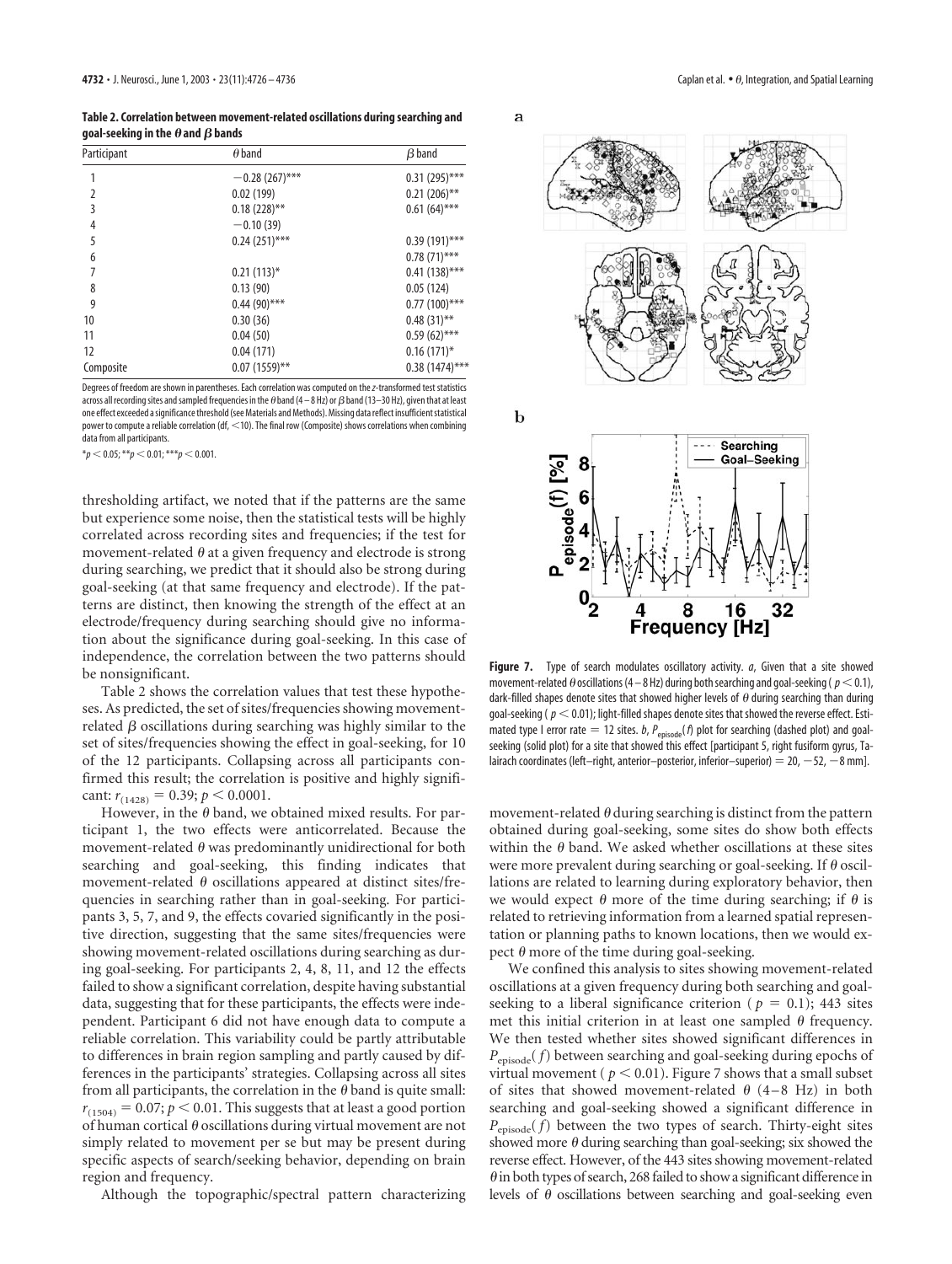a



**Figure 8.** Resting posterior  $\alpha$  rhythm. *a*, Sites that exhibit more  $\alpha$  oscillations (8-12 Hz band) during eyes-closed periods (dark-filled sites) or during eyes-open periods (light-filled sites; two-tailed *t* test;  $p<0.001$ ). Estimated type I error rate  $=0.12$  sites. *b*, Example of a site showing this effect [participant 2, left medial temporal gyrus, Talairach coordinates (left–right, anterior–posterior, inferior–superior)  $= -62, -45, -2$  mm]. Note a trend toward the opposite effect in the  $\theta$  band, as commonly found in scalp recordings (Klimesch et al., 1993). Error bars denote SEM, with degrees of freedom corrected for the autocorrelation of the continuous wavelet transform. Power was used as the dependent measure instead of  $P_{\text{evisode}}(f)$ , because there would have been too few observations to perform a statistically robust comparison.

when we used a very liberal significance criterion ( $p = 0.1$ ). In summary, movement-related  $\theta$  oscillations are either only found in searching or goal-seeking or tend to show comparable levels of  $\theta$ during each type of search. However, when a difference is found, there tends to be more  $\theta$  during searching than during goal-seeking.

#### **Ruling out posterior resting**

To determine whether our findings could have resulted from modulations of the resting posterior  $\alpha$  rhythm (Berger, 1929; Niedermeyer, 1999), we separately mapped the  $\alpha$  rhythm (see Materials and Methods). The dark-filled sites in Figure 8 showed the resting  $\alpha$  rhythm pattern (more oscillations during eyesclosed periods than eyes-open periods;  $p < 0.001$ ). Many of these are in the posterior regions, also consistent with resting posterior  $\alpha$ . Other sites show the opposite pattern (light-filled sites). These tend to be more anterior and ventral, consistent with the classic scalp-recorded  $\alpha$  pattern.

In relation to our task analyses, first note the bipolar nature of the results.  $\alpha$  shows primarily one effect in posterior sites and primarily the opposite effect elsewhere. If movement-related  $\theta$ was a modulation of resting posterior  $\alpha$ , it should also show this

bipolar pattern. In all comparisons, however, the task dependency was almost exclusively in one direction (either positive or negative).

Next, participants 1, 3, and 11 had no sites showing significantly more  $\alpha$  oscillations during eyes-closed periods than eyesopen periods. This is likely attributable to the fact that we were not recording from regions that generate resting posterior  $\alpha$ . For these participants, it is implausible that we are mistaking modulations in resting posterior  $\alpha$  for movement-related  $\theta$ .

For the remaining nine participants, we followed up by correlating the sets of sites and frequencies (within a more inclusive, 6–13 Hz band; the results do not change when using a narrower, 8–12 Hz band) in the  $\alpha$  analysis with the pattern obtained in the task analyses. Here, sites were included in the analysis if they showed the movement-related oscillations and more oscillations during eyes-closed periods than during eyes-open periods. None of the nine participants showed a significant positive correlation ( $p < 0.05$ ) between the  $\alpha$  pattern and movement-related  $\theta$  oscillations during searching or goal-seeking (Fig. 4), with the exception of participant 10, who showed a significant positive correlation between movement-related oscillations during searching with the pattern of resting posterior  $\alpha$  ( $r_{(38)} = 0.48; p < 0.005$ ). Therefore, we can safely rule out  $\alpha$  as an alternate account of the bulk of our task-dependent  $\theta$  findings.

#### **Discussion**

Virtual navigation induced cortical  $\theta$  activity.  $\theta$  oscillations appeared more of the time during virtual movement than during interleaved periods of voluntary stillness, consistent with the MEG findings of de Araújo et al. (2002). These effects were found during two types of wayfinding: exploratory searching, in which the target locations were unknown, and goal-seeking to fixed targets, allowing participants to make use of learned knowledge about the layout of the town. The topographic and spectral characteristics of movement-related  $\theta$ , however, differed between searching and goal-seeking, especially in peri-Rolandic regions. This suggests that the network of brain regions exhibiting  $\theta$  oscillations depends on which regions are involved in a particular kind of behavior and, in particular, which regions are required for sensorimotor integration. The pattern of movement-related  $\theta$ found during goal-seeking may primarily act to coordinate brain regions during wayfinding. The pattern found during searching may be primarily involved in learning that spatial layout during exploratory behavior. Movement-related  $\beta$  and  $\gamma$  oscillations were also observed. The  $\beta$  activity, which had topographic and spectral characteristics during searching that were very similar to those seen during goal-seeking behavior, may be involved in motor planning and might be related to the Rolandic  $\mu$  rhythm (Jasper and Andrews, 1938; Niedermeyer, 1999; Klopp et al., 2001). This buttresses the finding that oscillations in the  $\theta$  band are modulated by searching versus goal-seeking.

The most well characterized human EEG rhythm is the resting posterior  $\alpha$  rhythm, typically 8–12 Hz (Berger, 1929; Niedermeyer, 1999); this rhythm is routinely observed in the raw, scalprecorded EEG during light sleep and resting wakefulness. It originates in the posterior portion of the neocortex and tends to be anticorrelated with  $\theta$  power (Klimesch, 1999). Could our findings be modulations of the resting posterior  $\alpha$  rhythm, especially given that our patient population may have abnormal  $\alpha$  frequencies? Our task-related oscillations might reflect the degree of drowsiness or inattentiveness (Gevins et al., 1997) rather than cognitive function. We ruled out this possibility by directly comparing our virtual navigation findings with the empirically ob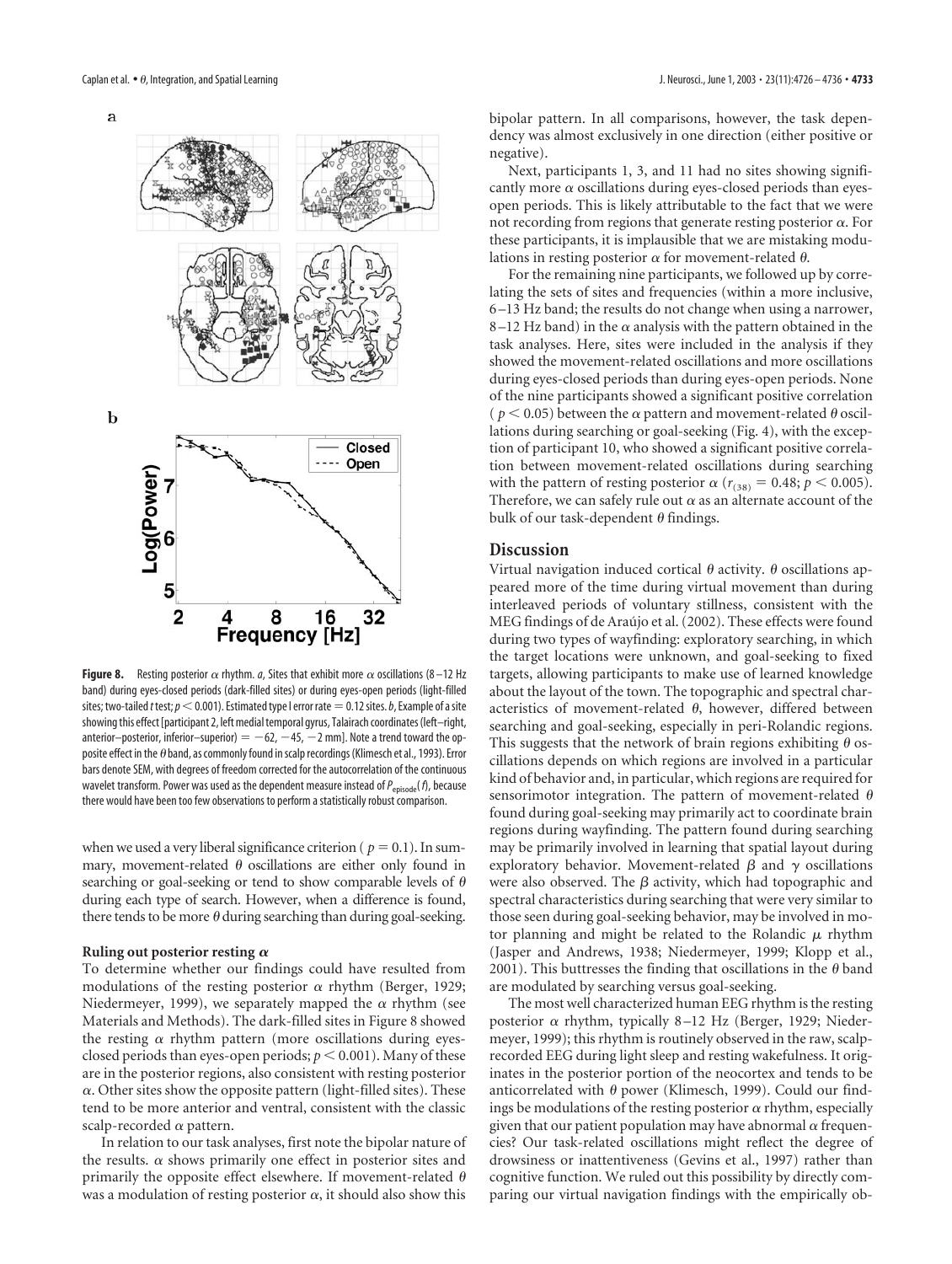tained pattern of  $\alpha$  and found that it had different topographic and spectral properties than movement-related  $\theta$ .

#### Cortical  $\theta$  in rodents

Unlike most rodent studies that have focused on hippocampal  $\theta$ , we recorded task-dependent  $\theta$  in the human neocortex. Physiologically, cortical  $\theta$  in rodents may be closely related to hippocampal  $\theta$ . Lukatch and MacIver (1997) analyzed carbacholinduced  $\theta$  in cortical slices, finding that these oscillations exhibited similar responses to various drugs, including bicuculline, atropine, CNQX, and APV, as has been shown in hippocampal slices. Bland and Colom (1993) reviewed the studies of hippocampal, septal, cingulate, and entorhinal  $\theta$  oscillations and suggested that the limbic cortex contains multiple synchronizing systems. Manns et al. (2002) provided evidence that different populations of medial septal cells control  $\theta$  in different cortical regions. These dynamics could provide a means for lower brain regions to selectively induce  $\theta$  in patterns of hippocampus and various cortical regions, depending on task demands. This selective control could in turn produce coherence among  $\theta$  oscillations in multiple cortical regions (Manns et al., 2002). However, there is no *a priori* reason to assume that navigational strategies are the same in the human as in the rodent brain.

Human cortical  $\theta$  may represent a local physiological state conducive to local learning for synapses in the vicinity of the field oscillation. Alternatively, cortical  $\theta$  may act to synchronize activity between the hippocampus and cortical regions or between pairs of cortical regions. In the following sections, we consider the evidence for each function of cortical  $\theta$  in turn, and then discuss how they may be brought together in our task.

## **Virtual versus real navigation**

We chose virtual navigation rather than real navigation for practical considerations: its ease of use in a hospital setting, control over the visual properties of the task, and obtaining precise timing of the participants' responses. Virtual reality has been used extensively in recent years to study human spatial behavior (Klatzky et al., 1998; Redlick et al., 2001; Warren et al., 2001; Lambrey et al., 2002) (E. L. Newman, J. B. Caplan, M. P. Kirschen, R. Sekuler, and M. J. Kahana, unpublished observations) and physiology (Kahana et al., 1999; Burgess et al., 2002; de Araújo et al., 2002; Pine et al., 2002). The principal difference between real and virtual navigation is that in the latter, participants lack vestibular cues. Human participants can path integrate using visual cues alone (Redlick et al., 2001; Warren et al., 2001), and Witmer et al. (1996) found that participants could transfer route knowledge they learned in a virtual setting to its real-world equivalent. Thus, what is learned may be similar with or without vestibular input. Lambrey et al. (2002) found that when vestibular and visual input conflict, participants appear to learn both conflicting sets of information, favoring the visual source when visual cues are available and favoring the vestibular when blindfolded, highlighting the flexibility of navigation behavior. However, Klatzky et al. (1998) found that the participants made fewer turning errors when they walked along a path than when they experienced optic flow in a virtual setting. Thus, vestibular input certainly appears to enhance spatial updating.

The physiological place representation appears to be intact with or without vestibular input. Matsumura et al. (1999) found place cells in monkey hippocampus while monkeys were performing real or virtual movement. Furthermore, Dees et al. (2001) found comparable levels of rat hippocampal  $\theta$  during navigation with or without vestibular cues. It is quite possible that,

with vestibular input, human  $\theta$  oscillations would show similar task dependencies in additional, vestibular sensory regions in the neocortex. Thus, the general function of  $\theta$  oscillations may be preserved across sensory modalities, whereas the localization of this activity could vary with modality. A real-movement condition would be useful in future designs to address this question directly.

#### **and coordinated activity of brain regions**

One class of theories implicates  $\theta$  oscillations in coordinating the activity of multiple brain regions. It has been proposed in two papers (Bland, 1986; Bland and Oddie, 2001) that rodent  $\theta$  oscillations coordinate sensory and motor brain regions during types of behavior that require the animal to update its motor plan on the basis of incoming sensory information. This hypothesis would predict more  $\theta$  during virtual movement than periods of stillness, as reported here and in a MEG study by de Araújo et al. (2002). It would also account for the finding of  $\theta$  during wayfinding to known targets, as found during goal-seeking.

Other researchers have proposed that information is encoded in the phase within an oscillation (McLardy, 1959; Adey et al., 1962; Landfield, 1977; Jensen et al., 1996) (D. S. Rizzuto, J. R. Madsen, E. Bromfield, A. Schulze-Bonhage, D. Seelig, R. Aschenbrenner-Scheibe, and Kahana, unpublished observations). Jensen (2001) also demonstrated that  $\theta$  oscillations could act like carrier waves for information transfer between any pair of regions, via synchronized oscillations at the same frequency. These approaches are all consistent with the notion that  $\theta$  oscillations are critical for coordinating activity during wayfinding, as well as during exploratory (virtual) movement. Cortical sites exhibiting  $\theta$  could be acting simultaneously, but not interacting, in which case  $\theta$  might represent a specific kind of physiologically "active" state. Alternatively, sites exhibiting  $\theta$  could be interacting with the hippocampus via oscillations at distinct, rather than the same, frequencies (for example, accessing a hippocampal "cognitive map") (O'Keefe and Nadel, 1978) or interacting with other cortical (or hippocampal) regions via oscillations at the same frequency (Bland and Oddie, 2001; Jensen, 2001).

#### $\theta$  and learning

In contrast to theories that implicate  $\theta$  in coordinating activity in disparate brain regions, another class of theories implicates  $\theta$  in local synaptic plasticity and learning at the behavioral level.

 $\theta$  oscillations have been linked to the induction of long-term potentiation (LTP) and long-term depotentiation, and stimulation that mimics the  $\theta$  rhythm is effective in inducing LTP (Larson and Lynch, 1986, 1989; Larson et al., 1986). Furthermore, the phase of the  $\theta$  rhythm determines whether synapses will be potentiated or depotentiated (Pavlides et al., 1988; Huerta and Lisman, 1995; Hölscher et al., 1997; Orr et al., 2001). Manipulations that suppress  $\theta$  oscillations tend to impair learning (Landfield et al., 1972; Landfield, 1977; Winson, 1978; Givens and Olton, 1990; Mizumori et al., 1990). Several drugs known to improve memory function in rats were shown to enhance  $\theta$  amplitude (Kinney et al., 1999). Finally, both  $\theta$  power and frequency show a systematic shift during the course of conditioning in the cat (Grastyán et al., 1959; Adey et al., 1960), and  $\theta$  frequency is predictive of spatial learning rate in the rat (Berry and Thompson, 1978), suggesting that amplitude and frequency as well as phase are critical for learning.

More directly linking naturally occurring  $\theta$  and learning, Seager et al. (2002) measured the rate of conditioning in rabbits while recording from their hippocampus. They presented condi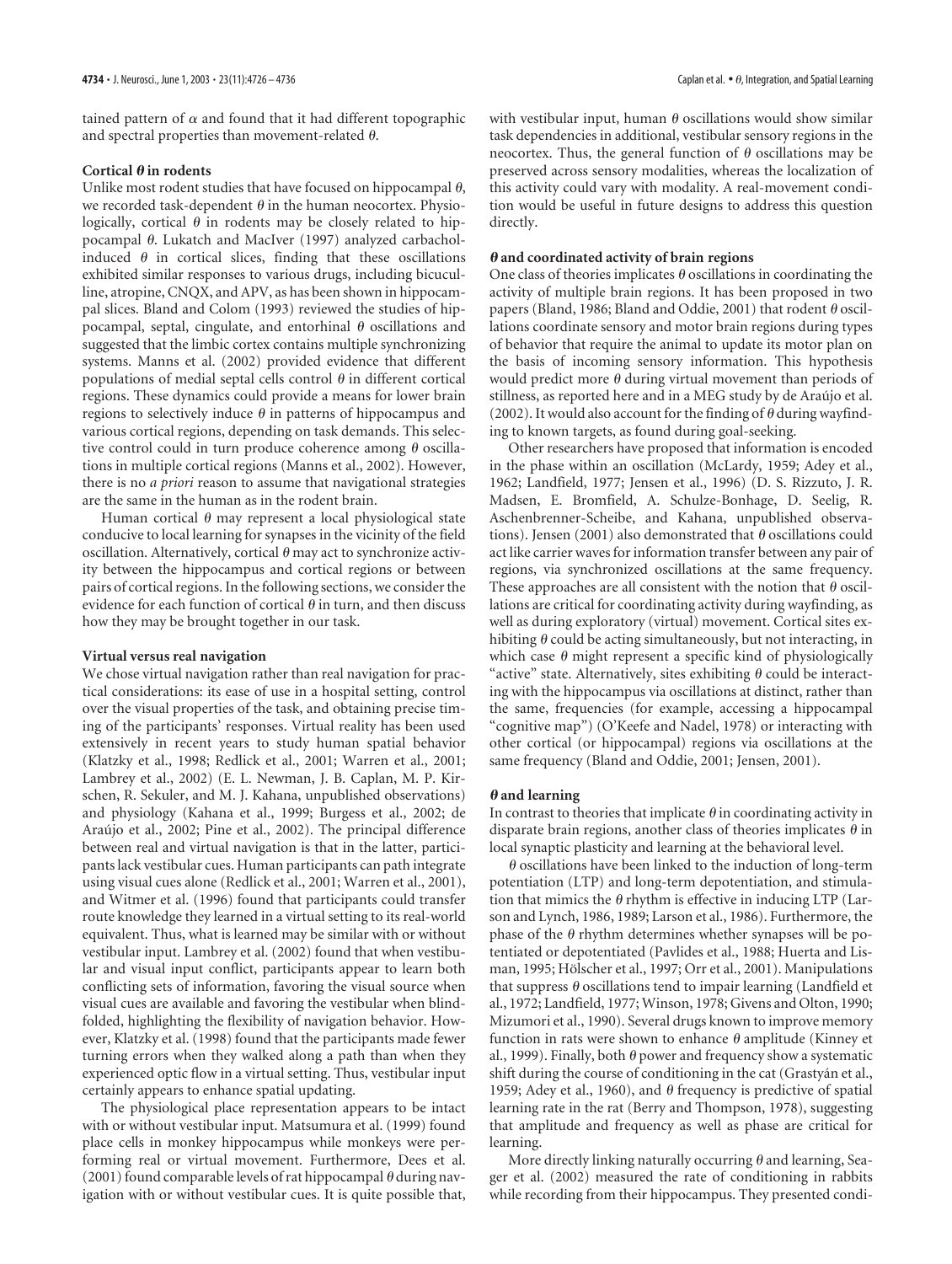tioning pairs when  $\theta$  power was either high or low. Animals in the high- $\theta$  group took fewer trials to learn the response than their yoked controls, whereas those in the low- $\theta$  group required more trials than their controls. This suggests that naturally varying  $\theta$  is critical for learning, perhaps because synaptic plasticity is modulated by the phase of naturally varying  $\theta$  (Orr et al., 2001).

Our previous finding of increased  $\theta$  during navigation of more complex mazes (Kahana et al., 1999; Caplan et al., 2001) and our present findings of increased  $\theta$  during movement and searching are consistent with  $\theta$  being involved in spatial learning.

#### **Learning coordinated brain activity**

One possibility is that  $\theta$  may coordinate brain activity in different regions. In contrast,  $\theta$  may be a physiological state underlying learning at the local network level. These two classes of theories may be linked. In particular, the type of learning that  $\theta$  oscillations facilitate may necessarily involve learning coordinated interactions among different brain regions. For instance, Buzsáki (1996) proposed that learning is consolidated by transferring information from the hippocampus to the neocortex, mediated by cortical  $\theta$  oscillations.

Bland and Oddie (2001) pointed out that the paradigms used to implicate  $\theta$  in memory involved learning an association between a motor response and a sensory stimulus. Some models of human navigation propose that the learned representation is comprised of associations between local views (sensory information) and movements (motor planning) (Schölkopf and Mallot, 1995; Mallot et al., 1997). Thus, the models learn to do sensorimotor integration. The notion that  $\theta$  accompanies learning of associations between sensory stimuli and motor behavior could account for previous findings of  $\theta$  oscillations in the human cortex during virtual maze learning (Kahana et al., 1999; Caplan et al., 2001).

#### **Conclusions**

We propose that the patterns of cortical  $\theta$  found during virtual taxi driving reflect two different, but related, functions. First, during goal-seeking,  $\theta$  underlies updating motor plans in response to incoming sensory information during wayfinding. Second, during exploratory searching behavior,  $\theta$  facilitates the encoding of coordinated activity in multiple brain regions and that this is the information that comprises the participant's cognitive map.

#### **References**

- Adey WR, Dunlop CW, Hendrix CE (1960) Hippocampal slow waves: distribution and phase relationships in the course of approach learning. Arch Neurol 3:96/74–112/90.
- Adey WR, Walter DO, Lindsley DF (1962) Subthalamic lesions: effects on learned behavior and correlated hippocampal and subcortical slow-wave activity. Arch Neurol 6:34–47.
- Berger H (1929) Über das Elektroenkephalogramm des Menschen. Archiv für Psychiatrie und Nervenkrank 87:527-570.
- Berry SD, Thompson RF (1978) Prediction of learning rate from the hippocampal electroencephalogram. Science 200:1298–1300.
- Bland BH (1986) The physiology and pharmacology of hippocampal formation theta rhythms. Prog Neurobiol 26:1–54.
- Bland BH, Colom LV (1993) Extrinsic and intrinsic properties underlying oscillation and synchrony in limbic cortex. Prog Neurobiol 41:157–208.
- Bland BH, Oddie SD (2001) theta band oscillation and synchrony in the hippocampal formation and associated structures: the case for its role in sensorimotor integration. Behav Brain Res 127:119–136.
- Burgess N, Maguire EA, O'Keefe J (2002) The human hippocampus and spatial and episodic memory. Neuron 35:625–641.
- Buzsáki G (1996) The hippocampo-neocortical dialogue. Cereb Cortex 6:81–92.
- Caplan JB, Kahana MJ, Sekuler R, Kirschen MP, Madsen JR (2000) Task

dependence of human theta: the case for multiple cognitive functions. Neurocomputing 32–33:659–665.

- Caplan JB, Kahana MJ, Raghavachari S, Madsen JR (2001) Distinct patterns of brain oscillations underlie two basic parameters of human maze learning. J Neurophysiol 86:368–380.
- de Arau´jo DB, Baffa O, Wakai RT (2002) theta oscillations and human navigation: a magnetoencephalography study. J Cognit Neurosci 14:70–78.
- Dees JA, Terrazas A, Bohne KM, Krause M, McNaughton BL, Barnes CA (2001) Presence of hippocampal theta during navigation without actual movement. Soc Neurosci Abstr 27:643.13.
- Gavrilov VV, Wiener SI, Berthoz A (1995) Enhanced hippocampal theta EEG during whole body rotation in awake restrained rats. Neurosci Lett 197:239–241.
- Gevins A, Smith ME, McEvoy L, Yu D (1997) High-resolution EEG mapping of cortical activation related to working memory: effects of task difficulty, type of processing, and practice. Cereb Cortex 7:374–385.
- Givens B (1996) Stimulus-evoked resetting of the dentate theta rhythm: relation to working memory. NeuroReport 8:159–163.
- Givens BS, Olton DS (1990) Cholinergic and GABAergic modulation of medial septal area: effect on working memory. Behav Neurosci 104:849–855.
- Grastyán E, Lissák K, Madarász I, Donhoffer H (1959) Hippocampal electrical activity during the development of conditioned reflexes. Electroencephalogr Clin Neurophysiol 11:409–430.
- Grossmann A, Morlet J (1985) . Decomposition of functions into wavelets of constant shape, and related transforms. In: Mathematics and physics, Vol 1 (Streit L, ed), pp 135–165. Singapore: World Scientific.
- Hölscher C, Anwyl R, Rowan MJ (1997) Stimulation on the positive phase of hippocampal theta rhythm induces long-term potentiation that can be depotentiated by stimulation on the negative phase in area CA1 *in vivo*. J Neurosci 17:6470–6477.
- Howard MW, Rizzuto DS, Caplan JB, Madsen JR, Lisman J, Aschenbrenner-Scheibe R, Schulze-Bonhage A, Kahana MJ (2003) Gamma oscillations correlate with working memory load in humans. Cereb Cortex, in press.
- Huerta PT, Lisman JE (1995) Bidirectional synaptic plasticity induced by a single burst during cholinergic theta oscillation in CA1 *in vitro*. Neuron 15:1053–1063.
- Jasper HH, Andrews HL (1938) Electro-encephalography. III. Normal differentiation of occipital and precentral regions in man. Arch Neurol Psychiatry 39:96–115.
- Jensen O (2001) Information transfer between rhythmically coupled networks: reading the hippocampal phase code. Neural Comput 13:2743–2761.
- Jensen O, Idiart MAP, Lisman JE (1996) Physiologically realistic formation of autoassociative memory in networks with theta/gamma oscillations: role of fast NMDA channels. Learn Mem 3:243–256.
- Kahana MJ, Sekuler R, Caplan JB, Kirschen MP, Madsen JR (1999) Human theta oscillations exhibit task dependence during virtual maze navigation. Nature 399:781–784.
- Kahana MJ, Seelig D, Madsen JR (2001) Theta returns. Curr Opin Neurobiol 11:739–744.
- Kinney GG, Patino P, Mermet-Bouvier Y, Starrett JE, Gribkoff VK (1999) Cognition-enhancing drugs increased stimulated hippocampal theta rhythm amplitude in the urethane-anesthetized rat. J Pharmacol Exp Ther 29:99–106.
- Klatzky RL, Loomis JM, Beall AC, Chance SS, Golledge RG (1998) Spatial updating of self-position and orientation during real, imagined, and virtual locomotion. Psychol Sci 9:293–298.
- Klimesch W (1999) EEG  $\alpha$  and theta oscillations reflect cognitive and memory performance: a review and analysis. Brain Res Brain Res Rev 29:169–195.
- Klimesch W, Schimke H, Pfurtscheller G (1993) Alpha frequency, cognitive load and memory performance. Brain Topogr 5:241–251.
- Klopp J, Marinkovic K, Clarke J, Chauvel P, Nenov V, Halgren E (2001) Timing and localization of movement-related spectral changes in the human peri-rolandic cortex: intracranial recordings. NeuroImage 14:391–405.
- Komisaruk BR (1970) Synchrony between limbic system theta activity and rhythmical behavior in rats. J Comp Physiol Psychol 70:482–492.
- Lambrey S, Viaud-Delmon I, Berthoz A (2002) Influence of a sensorimotor conflict on the memorization of a path traveled in virtual reality. Cognit Brain Res 14:177–186.